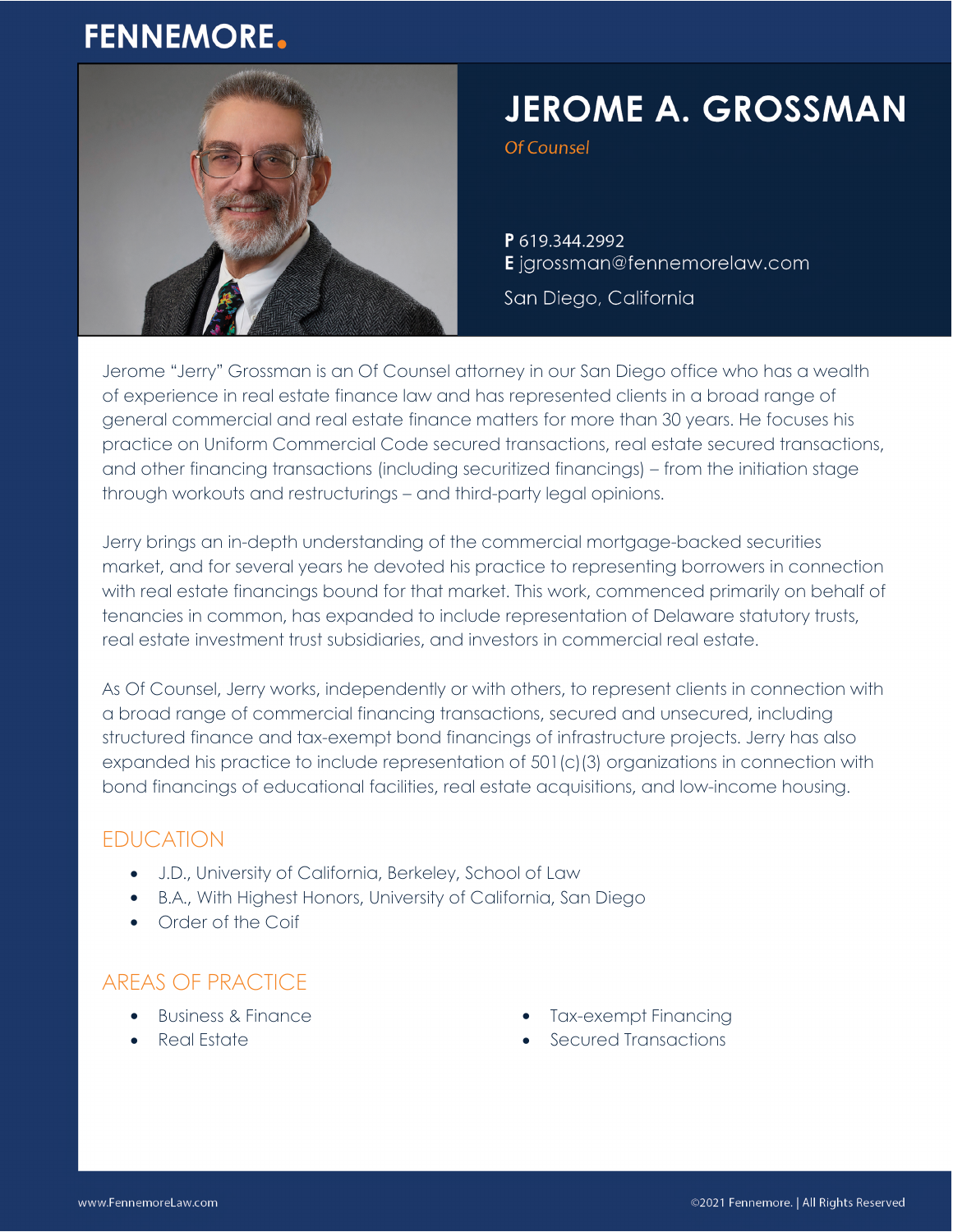#### AWARDS AND HONORS

- Best Lawyers, U.S. News & World Report's Best Lawyers in America, 2014-present
- Best Lawyers, Structured Finance, 2012-2022
- 2014 Top Lawyer, Martindale-Hubbell, San Diego Magazine
- National Merit Scholar

#### ARTICLES AND PRESENTATIONS

- Co-Presenter, "Analyzing Commercial Reasonableness and Key Strategic Issues in the Enforcement of Security Interests in LLC Interests," (Financial Lawyers Conference, December 2021)
- Co-Presenter, "Opinions of Counsel in Lending Transactions: Scope and Assumptions, Substantive Opinions, and Qualifications" (Stafford, 2016-2020)
- Presenter, "Basics of Understanding and Drafting Legal Opinions in Business Transactions," (MyLawCLE, May 2019)
- Co-Presenter, "You Authorized WHAT?! A Cautionary Tale in Three Acts," (Financial Lawyers Conference, April 2015)
- Adjunct Professor, Western State College of Law at Argosy University, Spring 2015 (teaching a course in secured transactions)
- Co-author, CEB Action Guide "Enforcing Security Interests in Personal Property" (2001- 2022 editions)
- Co-author, "Laws Commonly Excluded from the Coverage of Third-Party Legal Opinions in U.S. Commercial Loan Transactions," 76 Bus. Law. 889 (2021)
- Author, "The Dangerous Allure of Form Loan Documents," 2019 Business Law News Issue 2
- Co-author, Secured Transactions: A Context and Practice Casebook (Carolina Academic Press, 2015)

## PROFESSIONAL AND COMMUNITY ACTIVITIES

- Fellow, American College of Commercial Finance Lawyers (2010-present, 2014-17 as member of Board of Regents)
- Member, Financial Lawyers Conference (1995-present, Past President and emeritus member of Board of Governors
- Member, Uniform Commercial Code Committee, Business Law Section, California Lawyers Association (1995-2000, and 2021-Present, 1999-2000 as Chair)
- Member, Executive Committee, Business Law Section, California Lawyers Association (2001-2004 and 2009-2012, Advisor 2020-Present)
- Member, Steering Committee, Opinions Committee, Business Law Section, California Lawyers Association (2001-present, 2007-2011 as Chair)
- Editorial Board of the Business Law Section's publication, "Business Law News" (2013 present, 2014-2015 and 2017-2020 as Editor-in-Chief)
- Law Firm Representative to the Working Group on Legal Opinions (https://www.wglo.net/) 2007-present
- Board of Governors and Past President, Financial Lawyers Conference